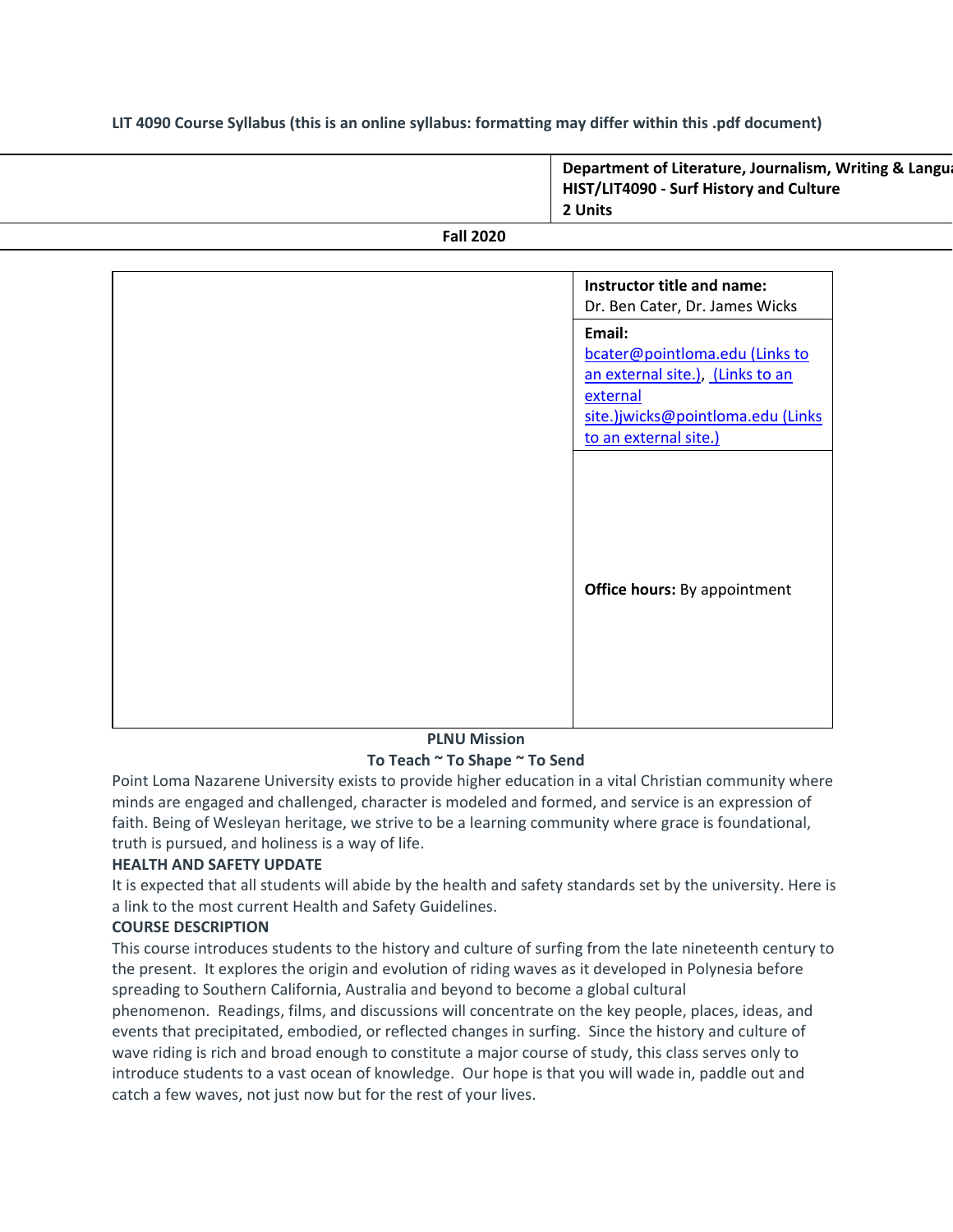### **FOUNDATIONAL EXPLORATIONS (GENERAL EDUCATION) LEARNING OUTCOME #2c**

1. Students will be able to demonstrate an understanding of the complex issues faced by diverse groups in global and/or cross-cultural contexts.

### **COURSE LEARNING OUTCOMES**

- 1. Analyze significant primary texts concerning surf history and culture from pre-history to the 1900s. [See RQ assignments]
- 2. Evaluate and articulate the diversity of human experience across this range of historical periods.
- 3. Use a historical perspective to understand the world today and address contemporary problems/issues.
- 4. Critically evaluate several of the major beliefs, ideologies, and values that have influenced the modern world.
- 5. Assess your own culture within the context of the process of globalization since 1800.
- 6. Examine historical developments with a particular emphasis on values and ethical choices, in light of being global citizens.
- 7. GELO 2(c): Demonstrate an understanding of the complex issues faced by diverse groups in global and/or cross-cultural contexts.
- 8. Closely read (comprehension, analysis) and critically analyze (analysis) texts in their original languages and/or in translation.
- 9. Recall (knowledge), identify (knowledge), and use (application) fundamental concepts of literary study to read and discuss texts
	- 1. Standard literary terminology
	- 2. Modes/genres of literature
	- 3. Elements of literary genres
	- 4. Literary periods (dates, writers, characteristics, and important developments)
	- 5. Contemporary critical approaches
	- 6. Extra-literary research
- 10. Analyze (analysis) the social, cultural, ethnic, gendered, and/or historical contexts of the works and their authors, and connect (synthesis, evaluation) the texts with their own lives.

# **REQUIRED TEXTS AND RECOMMENDED STUDY RESOURCES**

Marcus, *Surfing: An Illustrated History of the Coolest Sport of All Time* (978-0760344514)

# **COURSE CREDIT HOUR INFORMATION**

In the interest of providing sufficient time to accomplish the stated Course Learning Outcomes, this class meets the PLNU credit hour policy for a 2 unit class delivered over 15 weeks. It is anticipated that students will spend a minimum of 37.5 participation hours per credit hour on their coursework. For this course, students will spend an estimated 75 total hours meeting the course learning outcomes. The time estimations are provided in the Canvas modules.

### **ASSESSMENT AND GRADING**

**Note:** Clearly define a grading policy to avoid any confusion concerning expectations. It is most helpful if at least two things are present: 1) a point distribution and 2) a grading scale.

Student grades will be posted in the Canvas grade book no later than midnight on Tuesday of each week beginning in Week Two of this course. It is important to read the comments posted in the grade book as these comments are intended to help students improve their work. Final grades will be posted within one week of the end of the class. Grades will be based on the following: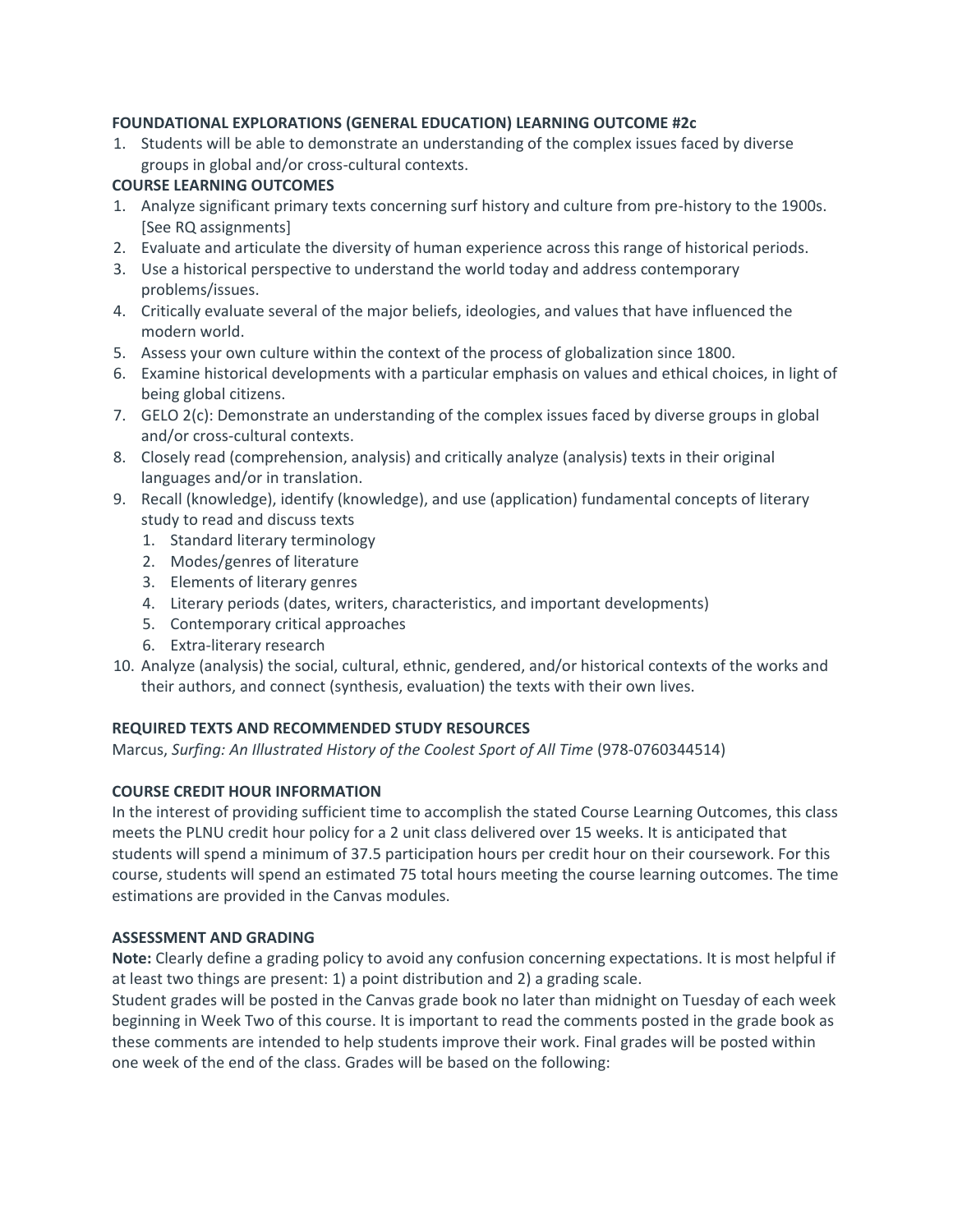| A 94-100 | B+ 87-89 | $C+77-79$     | $D+67-69$     | F Less than 59 |
|----------|----------|---------------|---------------|----------------|
| A-90-93  | B 84-86  | C 74-76       | D 64-66       |                |
|          | B-80-83  | $C - 70 - 73$ | $D - 60 - 63$ |                |

#### **Standard Grade Scale Based on Percentages**

# Review Questions 190 pts total Midterm Exam 100 pts total Final Exam 100 pts total

# **STATE AUTHORIZATION**

State authorization is a formal determination by a state that Point Loma Nazarene University is approved to conduct activities regulated by that state. In certain states outside California, Point Loma Nazarene University is not authorized to enroll online (distance education) students. If a student moves to another state after admission to the program and/or enrollment in an online course, continuation within the program and/or course will depend on whether Point Loma Nazarene University is authorized to offer distance education courses in that state. It is the student's responsibility to notify the institution of any change in his or her physical location. Refer to the map on [State Authorization](https://www.pointloma.edu/offices/office-institutional-effectiveness-research/disclosures) to view which states allow online (distance education) outside of California.

# **ASSIGNMENTS**

For the first seven weeks of class, students will answer Review Questions (RQ) based on assigned readings and films. Writing good answers will require having carefully completed the readings and include direct quotations and paraphrases from you read and watched. They do not need to be any specific length, but 3-5 solid sentences should be long enough to warrant full credit. Dr. Cater will provide general feedback to the class as a whole, but for individual feedback, students should request it from him specifically. In the aggregate, Review Questions will count for the largest amount of points in the class, so completing them well and in a timely manner will be critical to one's academic success. The Midterm Exam will count for the second largest amount of points and take place during the eighth week of class. Details on the form and content TBA.

# **INCOMPLETES AND LATE ASSIGNMENTS**

Incomplete work can be completed and resubmitted for reduced credit (5% off) within one day of its original due date. Late work can be submitted for reduced credit (5% off each day) until two days of the original date; after that, it counts as an incomplete.

# **FINAL EXAM POLICY**

Successful completion of this class requires taking the final exam on its scheduled day. No requests for early examinations or alternative days will be approved.

# **PLNU COPYRIGHT POLICY**

Point Loma Nazarene University, as a non-profit educational institution, is entitled by law to use materials protected by the US Copyright Act for classroom education. Any use of those materials outside the class may violate the law.

# **PLNU ACADEMIC HONESTY POLICY**

Students should demonstrate academic honesty by doing original work and by giving appropriate credit to the ideas of others. Academic dishonesty is the act of presenting information, ideas, and/or concepts as one's own when in reality they are the results of another person's creativity and effort. A faculty member who believes a situation involving academic dishonesty has been detected may assign a failing grade for that assignment or examination, or, depending on the seriousness of the offense, for the course. Faculty should follow and students may appeal using the procedure in the university Catalog.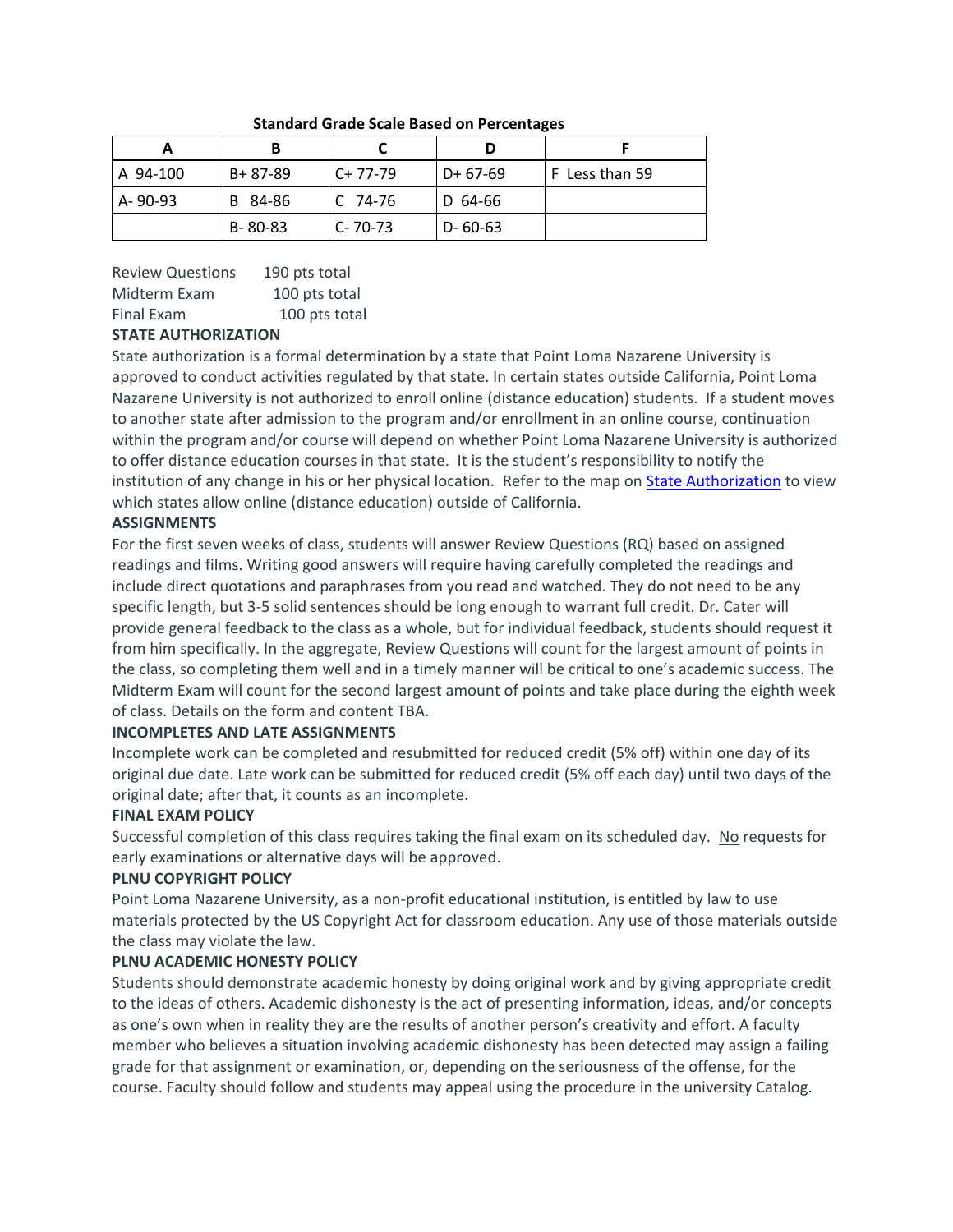See [Academic PoliciesLinks](http://catalog.pointloma.edu/content.php?catoid=18&navoid=1278) to an external site. for definitions of kinds of academic dishonesty and for further policy information.

#### **PLNU ACADEMIC ACCOMMODATIONS POLICY**

While all students are expected to meet the minimum standards for completion of this course as established by the instructor, students with disabilities may require academic adjustments, modifications or auxiliary aids/services. At Point Loma Nazarene University (PLNU), these students are requested to register with the Disability Resource Center (DRC), located in the Bond Academic Center. [\(DRC@pointloma.edu](https://mail.google.com/mail/?view=cm&fs=1&tf=1&to=DRC@pointloma.edu) (Links to an external site.) or 619-849-2486). The DRC's policies and procedures for assisting such students in the development of an appropriate academic adjustment plan (AP) allows PLNU to comply with Section 504 of the Rehabilitation Act and the Americans with Disabilities Act. Section 504 (a) prohibits discrimination against students with special needs and guarantees all qualified students equal access to and benefits of PLNU programs and activities. After the student files the required documentation, the DRC, in conjunction with the student, will develop an AP to meet that student's specific learning needs. The DRC will thereafter email the student's AP to all faculty who teach courses in which the student is enrolled each semester. The AP must be implemented in all such courses.

If students do not wish to avail themselves of some or all of the elements of their AP in a particular course, it is the responsibility of those students to notify their professor in that course. PLNU highly recommends that DRC students speak with their professors during the first two weeks of each semester about the applicability of their AP in that particular course and/or if they do not desire to take advantage of some or all of the elements of their AP in that course.

#### **PLNU ATTENDANCE AND PARTICIPATION POLICY**

Regular and punctual attendance at all **synchronous** class sessions is considered essential to optimum academic achievement. If the student is absent for more than 10 percent of class sessions (virtual or face-to-face), the faculty member will issue a written warning of de-enrollment. If the absences exceed 20 percent, the student may be de-enrolled without notice until the university drop date or, after that date, receive the appropriate grade for their work and participation. In some courses, a portion of the credit hour content will be delivered **asynchronously** and attendance will be determined by submitting the assignments by the posted due dates. See [Academic PoliciesLinks](https://catalog.pointloma.edu/content.php?catoid=46&navoid=2650#Class_Attendance) to an external site. in the Undergraduate Academic Catalog. If absences exceed these limits but are due to university excused health issues, an exception will be granted.

#### **Asynchronous Attendance/Participation Definition**

A day of attendance in asynchronous content is determined as contributing a substantive note, assignment, discussion, or submission by the posted due date. Failure to meet these standards will result in an absence for that day. Instructors will determine how many asynchronous attendance days are required each week.

#### **Weekly Participation**

Weekly participation is vital to succeeding in this hybrid course. Reading, watching, taking notes, discussing, analyzing and synthesizing big ideas will be the essential work of this class. Much of it will be done remotely, but attending class will be important as well. Please come to class having completed assigned content and prepared to discuss it. For students who cannot, or for medical reasons choose not, to attend class, they must make arrangements with either Dr. Cater or Wicks to meet via Zoom. Since conversation is perhaps our most powerful God-given tool for teaching and learning really complicated ideas, we strongly encourage students to fully invest themselves in this portion of the class. In the event that PLNU transitions to a fully-online schedule, class discussions will take place during the regularly scheduled class hour.

HIS/LIT4090 is a two-unit course, which means it will require about 4 hours of studying per week. Developing a daily routine of studying in a quiet spot will be critical to staying on task. The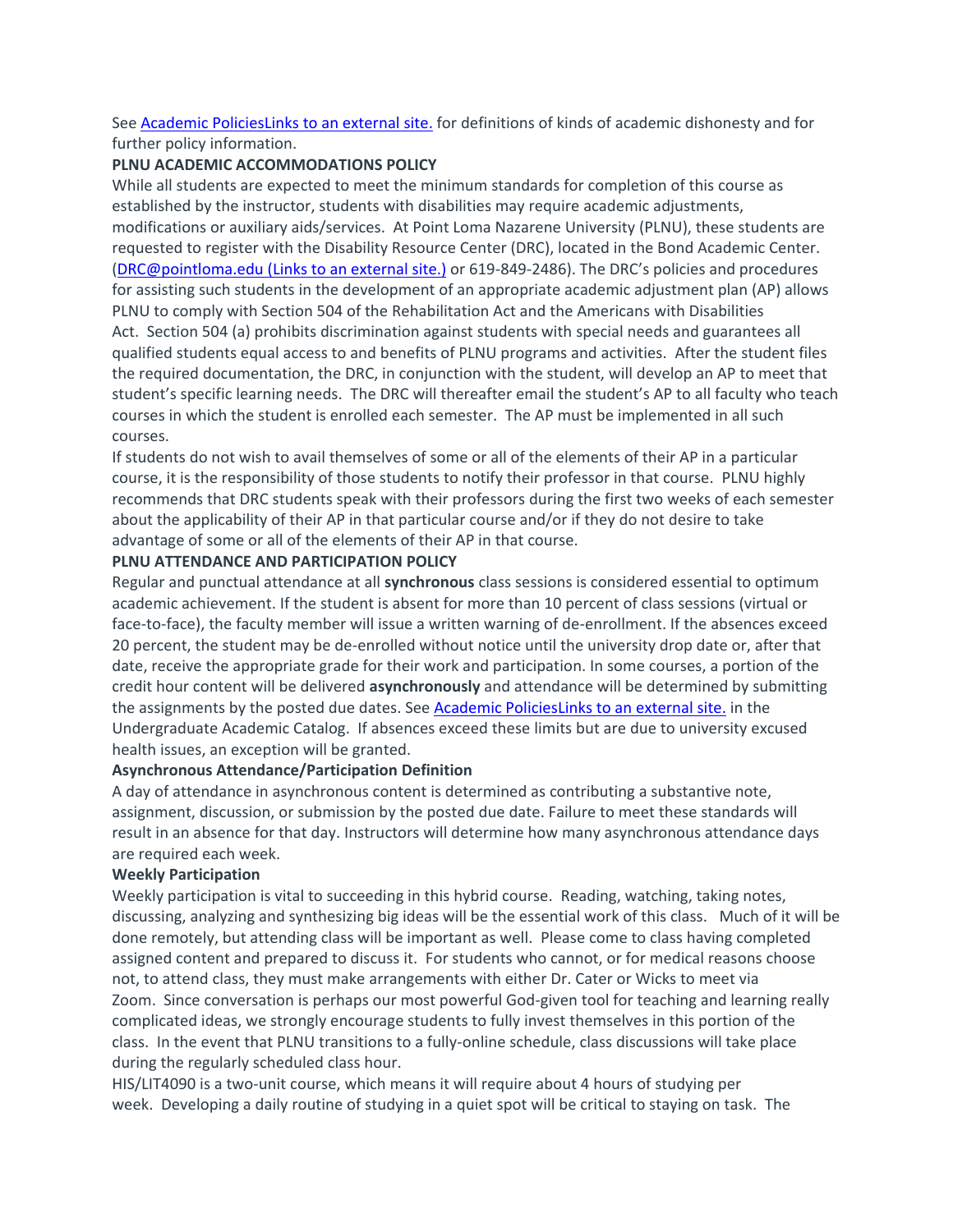majority of students who do well in this course develop a routine during the first week of class. They also participate in voluntary virtual office hours via FaceTime or Zoom that they can arrange by emailing their professor(s).

### **ONLINE COURSE COMMUNICATION**

Since communicating online is very different than face-to-face, students should make every effort to think about how and what they communicate over the internet. Speaking and writing in informed, relevant, and respectful ways is an expectation of all students, particularly as we discuss issues that defy formulas and objective answers. Disagreements may exist, but Drs. Cater and Wicks are committed to making HIS/LIT4090 respectful and safe for everyone.

In terms of communicating with your professors, students will be responsible for all messages sent by them to their PLNU email and Canvas accounts. Since Drs. Caters and Wicks frequently provide clarifying notes about course content and assignments, please check your accounts daily. If you have questions, comments, or concerns about the course, communicate them respectfully through email to: bcater@pointloma.edu or jwicks@pointloma.edu. However, please do not expect your professors to respond during the weekend (Friday evening to Sunday evening) unless it is an emergency. If that is the case, please indicate it in the subject line of your email.

### **SPIRITUAL CARE**

Please be aware PLNU strives to be a place where you grow as whole persons. To this end, we provide resources for our students to encounter God and grow in their Christian faith.

If students have questions, a desire to meet with the chaplain or have prayer requests you can contact the [Office of Spiritual Development](https://www.pointloma.edu/offices/spiritual-development) Links to an external site.

#### **USE OF TECHNOLOGY**

Since most courses will have online components, in order to be successful in the online environment, you'll need to meet the minimum technology and system requirements; please refer to the *[Technology](https://help.pointloma.edu/TDClient/1808/Portal/KB/ArticleDet?ID=108349)  [and System Requirements](https://help.pointloma.edu/TDClient/1808/Portal/KB/ArticleDet?ID=108349)* Links to an external site.information. Additionally, students are required to have headphone speakers compatible with their computer available to use. If a student is in need of technological resources please contact [student-tech-request@pointloma.edu](https://mail.google.com/mail/?view=cm&fs=1&tf=1&to=student-tech-request@pointloma.edu) (Links to an external site.). Problems with technology do not relieve you of the responsibility of participating, turning in your assignments, or completing your class work.

### **COURSE OUTLINE**

**Below is an approximate schedule of units, topics, assignments, and assessments. Dr. Cater and Dr. Wicks reserve the right to make adjustments if necessary.**

#### **Week One: Pre-1900 8/20**

*-*Read *SIH* pp. 19-36

RQ #1: Summarize the rise and fall of surfing from prehistory to circa 1900. Emphasize where it began, who participated in it, and the complicated perspective and legacy of white observers/participants like Mark Twain and Revs. Hiram Bingham and Henry T. Cheever.

-Watch "Conquest of Hawaii"<https://www.youtube.com/watch?v=X3MOmiGhgh0> (Links to an external



#### [site.\)](https://www.youtube.com/watch?v=X3MOmiGhgh0)

RQ #1: How would you describe the attitude of Native Hawaiians towards "haole" newcomers? Was it generally welcoming, cautious, hostile, or mixed? Explain.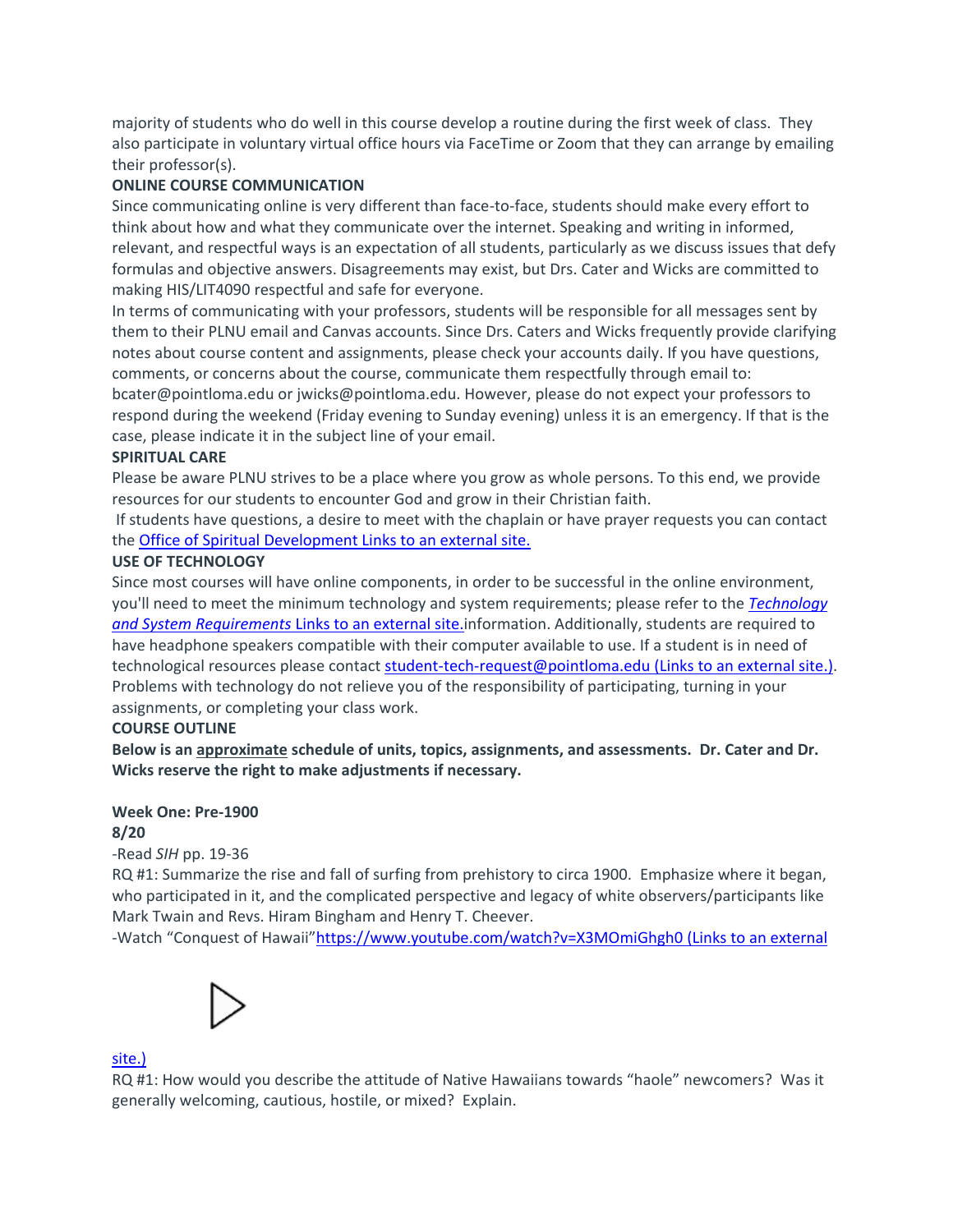### **Week Two: 1900-1945 8/27**

-Read *SIH* pp. 36-41

RQ #1: What accounts for surfing's renaissance in Hawaii during the early twentieth century? How would describe the role of race in its reemergence?

-Read "Duke Kahanamoku" <https://eos.surf/entries/kahanamoku-duke/> (Links to an external site.) -Read "The Unknowable Tom Blake" <https://www.surfer.com/blogs/eos/unkowable-blake/> (Links to an [external](https://www.surfer.com/blogs/eos/unkowable-blake/) site.)

RQ #1: What makes Duke "the father of modern surfing"? Does the moniker fit, or should it be given to Tom Blake? Why?

#### **Week Three: 1945 to the late 1950s 9/3**

-Read *SIH* pp. 43-56

RQ #1: How did WWII impact the sport and culture of surfing? Answer in terms of the sport's popularity, the rise of notable surfers, surf clothing, and surfboard design.

RQ #2: What made Waikiki, Makaha, and the North Shore attractive to surfers? How did they impact board design? What surf spots in Southern California became popular during the 1940s and 1950s as well?

-Watch "Rabbit Kekai, The Surfer's Journal [Biographies"](https://www.youtube.com/watch?v=1Dp1IMyBPOQ&t=39s)<https://www.youtube.com/watch?v=1Dp1IMyBPOQ&t=39s> (Links to an external site.)



RQ#1: What did Rabbit Kekai contribute to post-war California surfing?

# **Week Four: Late 1950s to 1967**

**9/10**

-Read *SIH* pp. 57-78

RQ #1: In what way(s) did the "heart" of surfing move to California during the

early Cold War? Why did Malibu supplant Waikiki as the mecca of surfing?

RQ #2: Compare and contrast Gidget and Miki Dora. In similar and different ways, how did they impact the sport and culture of surfing?

-Read "Combo Swell" [https://viewpoint.pointloma.edu/combo-swell/Links](https://viewpoint.pointloma.edu/combo-swell/) to an external site.

-Watch "A Line in the Sand" [https://video.kpbs.org/video/a-line-in-the-sandthe-story-of-americas-first](https://video.kpbs.org/video/a-line-in-the-sandthe-story-of-americas-first-surfing-park-mneorp/?_ga=2.256331403.1848711701.1594342658-1147389862.1594342658)surfing-park-mneorp/? ga=2.256331403.1848711701.1594342658-1147389862.1594342658 (Links to an [external](https://video.kpbs.org/video/a-line-in-the-sandthe-story-of-americas-first-surfing-park-mneorp/?_ga=2.256331403.1848711701.1594342658-1147389862.1594342658) site.)

RQ #1: Summarize the origins of Tourmaline Surfing Park. What was the main problem confronting San Diego surfers, and how was it resolved?

**Week Five: 1966 to 1974 9/17**

Read *SIH* pp. 79-128 -Watch "Dick Dale & The Del Tones - Surfin' and a-Swingin'" (1963)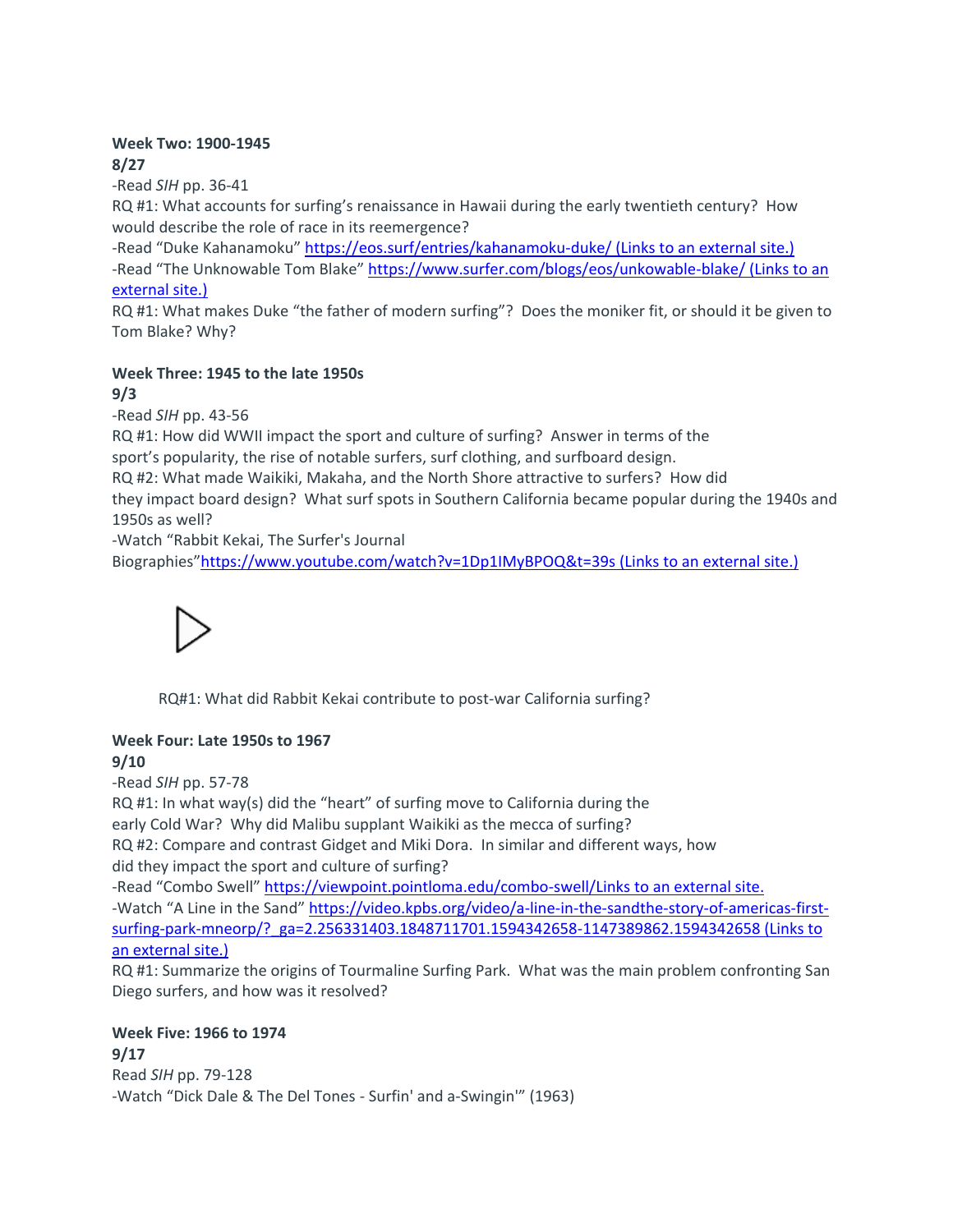### <https://www.youtube.com/watch?v=0DYbn7Y2oEE> (Links to an external site.[\)](https://www.youtube.com/watch?v=0DYbn7Y2oEE)

RQ #1: What is "surf music" and what accounts for its rise in the 1960s? Where did it become particularly popular? Pay careful attention to musical genre, instrument technology, and audience. RQ #2: What seem to be the differences between "surf movies" and "surf films/documentaries"? What is "waxploitation," and how are Hollywood and surfers both guilty of it?

#### **Week Six: 1970s to 1991 9/24**

-Read *SIH* pp. 130-149 RQ #1: In what ways does Rick Griffin embody 1970s surfing? How did his personal evolution mirror that of the sport during this time? RQ #2: What is the "surf industrial complex"? When, where, and why did it emerge, and in what way(s) did Kelly Slater come to embody it? -Read "How to Turn a Circus into a Riot" <https://eos.surf/history/section/op/> (Links to an external site.) RQ #1: What caused the 1986 OP Pro riot? Describe the tensions between California surfers, Ocean Pacific, and the pro surfing association (as represented by contest directors). -Watch "Tom Curren vs Kelly Slater US Open"

# <https://www.youtube.com/watch?v=GYxX82VJ7HA> (Links to an external site.[\)](https://www.youtube.com/watch?v=GYxX82VJ7HA)

# **Week Seven: 1981 to 2009**

**10/1**

-Read *SIH* pp. 153-200

 RQ #1: Summarize women's participation in surfing from prehistory to contemporary times. Note the eras of their high and low involvement, and the historical, cultural, and technical reasons for both.

RQ #2: How has big-wave surfing changed from the 50s to the present? Why is Laird Hamilton significant?

-Read "Killer Cute" <https://eos.surf/history/section/roxy/> (Links to an external site.)

 RQ #1: How did the Roxy brand highlight, if not create, the idea of "killer cute"? -Watch: "Laird Hamilton The Most Intense wave ever surfed, Teahupoo Tahit[i"](https://www.youtube.com/watch?v=sKRh9U59zSk)



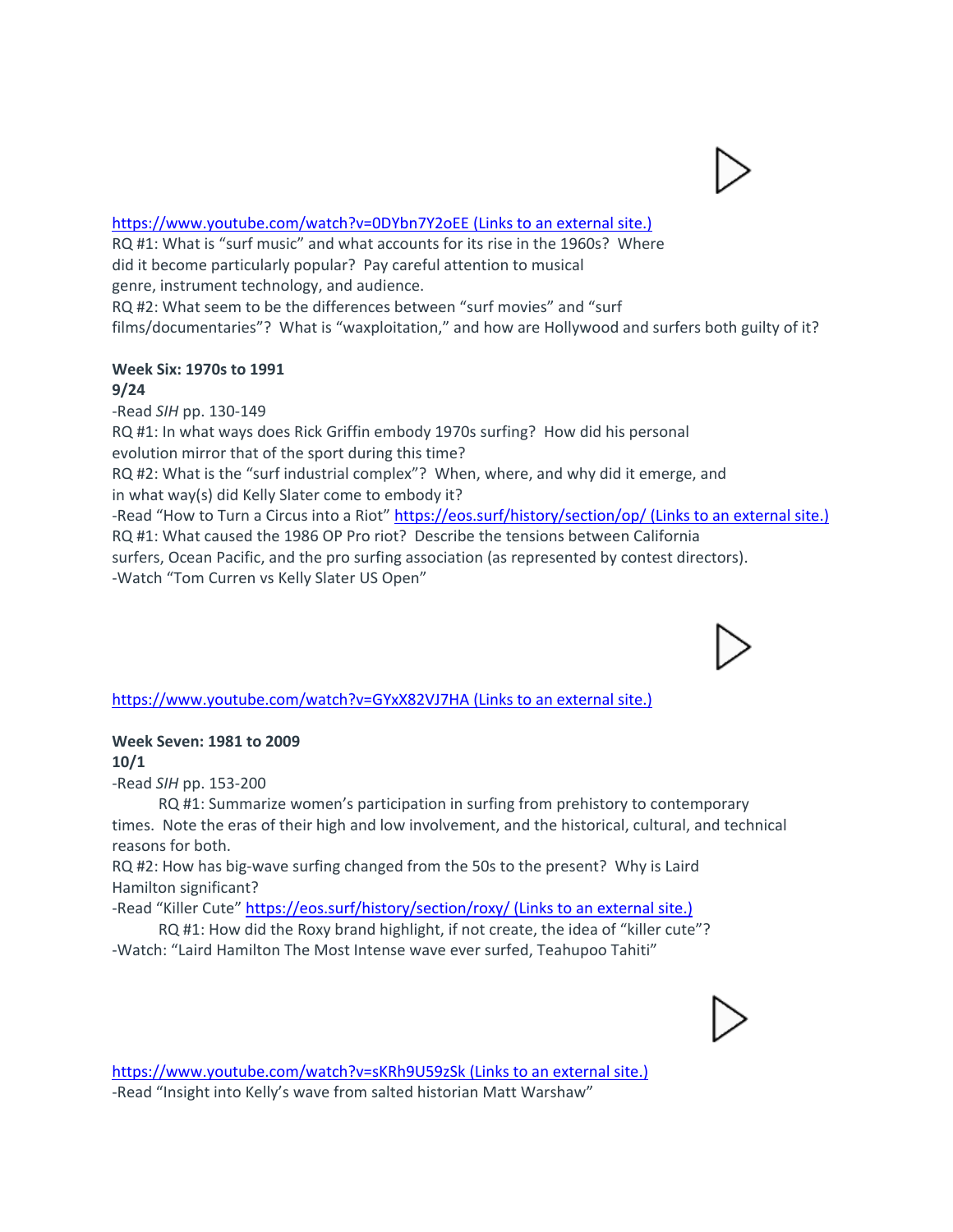### <https://wavepoolmag.com/surf-kellys-wave-pool-matt-warshaw/> (Links to an external site.) RQ #1: Describe Warshaw's impression of Kelly's wave. Do you share his impression – why or why? Are there similarities/differences between wave pool and tow-in surfing like at Teahupoo?

### **Week Eight**

**10/8** -Midterm Due at 11:59pm

# **Week Nine**

**10/15** -Watch: *Gidget* (Wendkos, 1959) -Read: Read: Booth, "The Political Economy of Surfing Culture," 318-322 -Quiz: Week 9 -Lecture: "Film Narrative in Pop Culture" Key word: **image**

# **Week Ten**

### **10/22**

-Watch: *The Endless Summer* (Brown, 1966) -Read: Wheaton, "Surfing Invaders in Surfing's White Tribe," 177-180 -Quiz 2: Week 10 -Presentation: Group 1 -Lecture: "Film & Cultural Studies: What is a surf film?" Key words: **documentary and genre**

# **Week Eleven**

**10/29**

-Watch: *Morning of the Earth* (Falzon, 1972) -Read: Poetry: Excerpts -Quiz: Week 12 -Presentation: Group 3 -Lecture: "Poetics: Poetry as focused expertise rather than abstract 'deep thoughts'" Key words **writing and editing**

# **Week Twelve**

# **11/5**

-Watch: *Big Wednesday* (Milius, 1978) -Read: Schilt, "The Appropriation and Packaging of Riot Grrrl Politics," 162-169 -Quiz: Week 11 -Presentation: Group 2 -Lecture: "Film Narrative in Counter/Sub-Culture" Key words: **noise/sound/dialogue**

# **Week Thirteen**

# **11/12**

-Watch: *Bustin' Down the Door* (Gosch, 2009) -Read: Julious, "The State of Black Subcultures in 21<sup>st</sup> Century America," 300-304 -Quiz: Week 13 -Presentation: Group 4